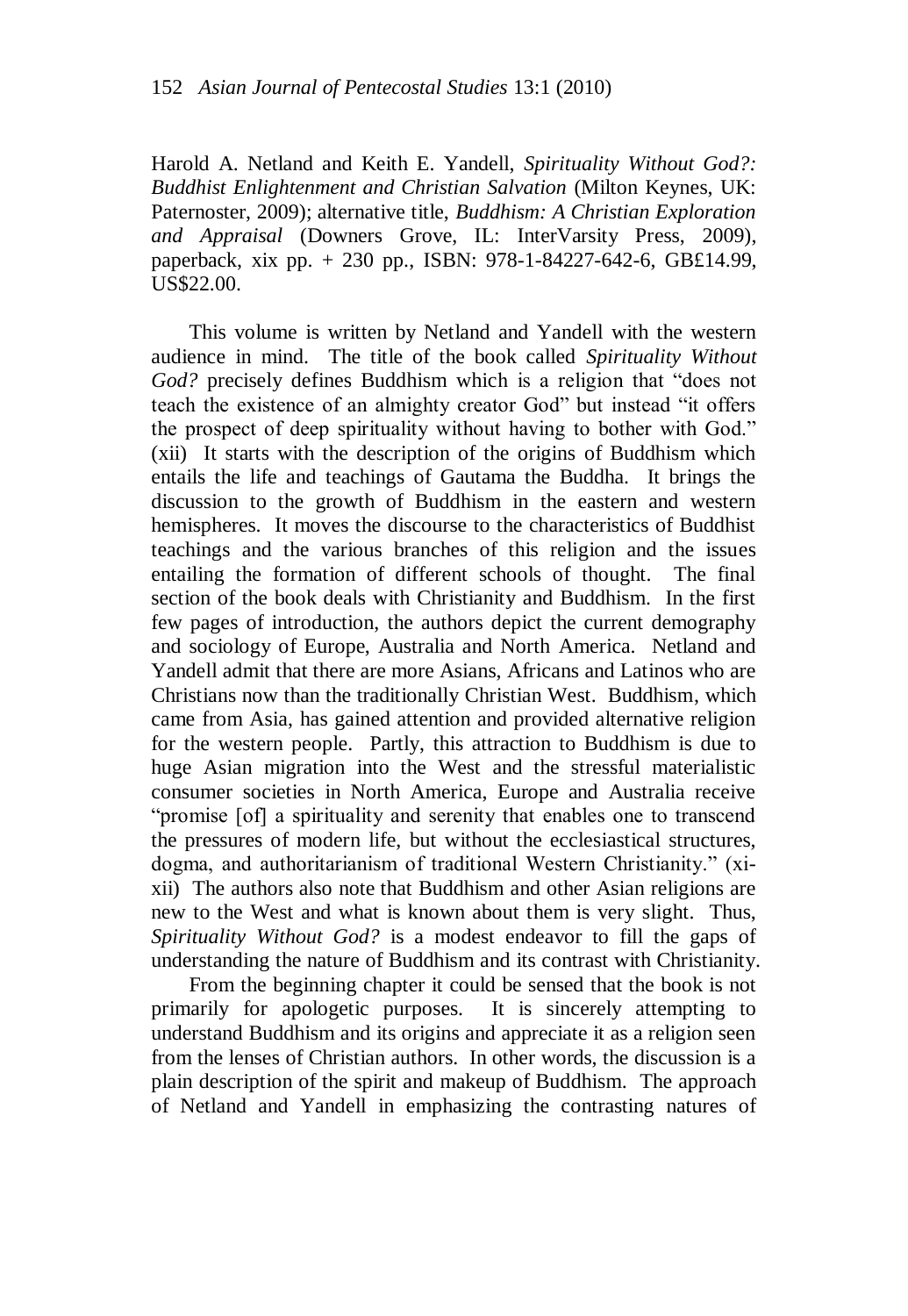Buddhism and Christianity in terms of a belief system is due to their targeted audience:

> In highlighting some differences between Christianity and Buddhism above, we provided examples of differences in the two religions' *beliefs*. Some, however, will object that focusing upon beliefs in this manner is to misconstrue what religions are all about. Religions, we are told, are ways of life and should not be understood in terms of truth claims. Many of those in the West who are attracted to Buddhism are not primarily interested in its metaphysical claims but rather in the practical benefits that accompany meditation and a Buddhist way of life. Buddhism seems, for many, to be a form of spiritual therapy that can be embraced quite apart from accepting the particular doctrines Buddhism traditionally has advanced. (xiii-xiv)

The preceding quotation from *Spirituality Without God* captures the authors' approach, attitude and analysis of Buddhism as a religion. They are essentially responding to the contemporary attitude of the western mindset. The proper understanding of Buddhism as a religion must be presented without any reservation. It is notable that the account given in chapter one about the historical milieu of ancient Buddhism as well as the doctrines and development of this Asian religion is generally informative. Netland and Yandell describe Buddhism that thrived since its inception over two and a half millennia ago. They also depict the clear connection of Buddhism to Hinduism. (1-9) The authors historically affirm Siddartha Gautama, who became the Buddha, in terms of his existence as a human being. The representation of the different ideas about the historical Gautama Buddha is balanced. (9-14) The Buddhism's system of belief such as the "four noble truths" as well as "impermanence and no-self" including "spiritual goal of nirvana" are clarified to avoid Christian misunderstandings. (14- 26) This chapter provides an informative historical understanding of Buddhism.

The last pages of the first chapter talk about the historical growth of the Buddhist faith where the account highlights the early years of Theravada Buddhism. (26-32) Chapters two and three continue the narration of the historical expansion of Buddhism as they account for "The Dharma Goes East" and "The Dharma Comes West" respectively. The titles of these chapters highlight the notion of dharma which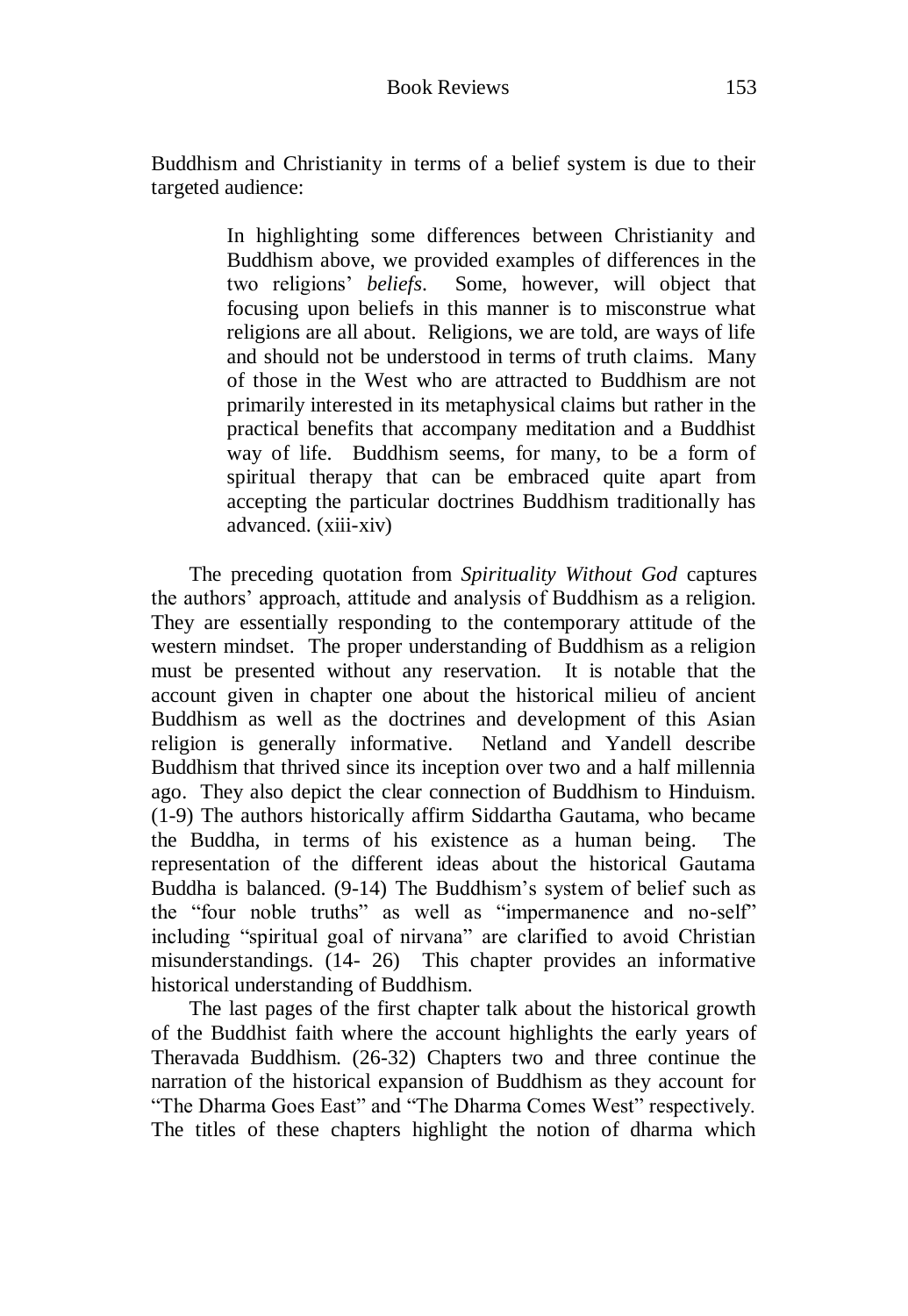traditionally refers to the Buddha's sayings and traditions and their virtuous truths. On the one hand, the important personalities such as Nagarjuna,Honen and his follower Shinran as well as the present Dalai Lama are placed in the wide picture of Buddhism historical record according to their contributions. Buddhist groups such as Mahayana, Zen and Tibetan as well as Indian and Sri Lankan, Chinese and Japanese interaction with the coming of the Dharma are doctrinally described and historically illustrated in the second chapter. (33-67) On the other hand, the third chapter starts with the missionary nature of Buddhist religion. (69-70) It paints the picture of Japanese and Chinese immigrants who brought their Buddhist religion with them in America. (72-79) The influential writings of Suzuki on Zen and Abe's contemporary representation of Zen Buddhism attracted the westerners to this Asian religion. (83-103)

In the next two chapters Netland and Yandell draw the attention of the reader to "Aspects of Buddhist Doctrine" and "Some Buddhist Schools and Issues." Chapter four explicitly describes that Buddhism teaches "religious exclusivism" and further explanations which are "incompatible with Buddhist teachings are said to be mistaken, resulting in ignorance and further suffering; only Buddhism leads to release from suffering and the ignorance from which suffering arises." (106-107) The same chapter talks about Buddhist understanding of truth linked with "rebirth and karma," "impermanence and no-self," "appearances and reality," "dependent co-origination and determinism," "enlightenment and nirvana" and "conscious states." (111-144) Chapter five takes a few versions of the Buddhist religion. They speak on the essential problems of humanity that caused the need for a Buddhist answer in dealing with age old religious illness. (145) The authors chose to speak about "the Pudgalavada or Personalist tradition," emphasizing the "self or soul" during the life now, the reincarnation later on and reaching the state of Nirvana. (147-157) Then, they present "the Madhyamaka tradition" as pluralistically interpreted by the Buddhists in terms of "nihilism" or "absolutism" or "ineffabilism. (157-166) Lastly, "Buddhist reductionism" is depicted by the writers as a religion of "momentary states" which means that everything in life is dependent on "the mental states." (166-174)

The final chapter is the only chapter in the book that makes comparison and contrast between Christianity and Buddhism. Netland and Yandell also articulate the similarities and differences between "The Dharma [and] the Gospel." For example, they call attention to the similarity of Buddhist and Christian claim that both Buddha and Christ